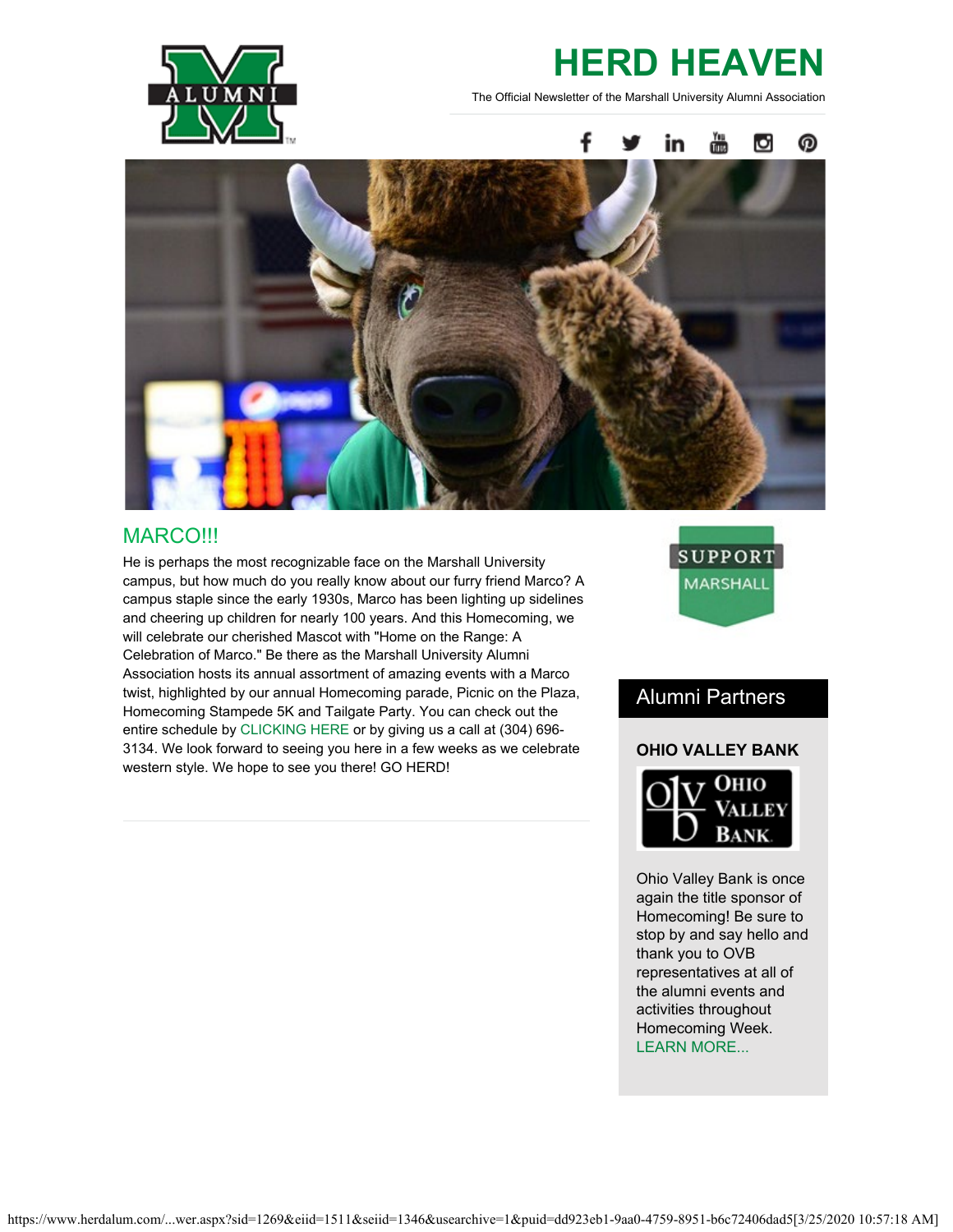

#### **JIM AND BOBBIE FARLEY NAMED GRAND MARSHALS**

Marshall University alumnus Jim Farley and his wife Bobbie will serve as co-grand marshals for Marshall's 2018 Homecoming set for Saturday, October 20.

"Jim and Bobbie Farley have served Marshall University as volunteers continuously for more than 50 years at a high level," said Dr. Ron Area, CEO of the Marshall University Foundation. "Bobbie has worked side-byside with Jim during this period of time. We are proud and honored to have Jim and Bobbie serve as our Grand Marshals of our 2018 Homecoming events as they are so deserving."



www.htswr.com 3692 Rt. 60 E - Barboursville



#### [READ MORE...](https://www.herdalum.com/s/1269/images/editor_documents/lc/herd_heaven/2018_mu_grand_marshals.pdf)

### Alumni News - Homecoming Highlights





### **PARADE & BONFIRE THU., OCT 18 @ 6:30 pm**

The annual Marshall University Homecoming Parade through downtown Huntington, followed by a pep rally and bonfire! [LEARN MORE...](https://www.herdalum.com/s/1269/index.aspx?sid=1269&gid=1&pgid=949)

### **PICNIC ON THE PLAZA FRI., OCT 19 @ 11:30 am**

Party on the Plaza with students, faculty and alumni with plenty of entertainment and free food [LEARN MORE...](https://www.herdalum.com/s/1269/index.aspx?sid=1269&gid=1&pgid=949)

### **HOMECOMING PRIDE GALA FRI., OCT 19 @ 7:00 pm**

Brand new event hosted by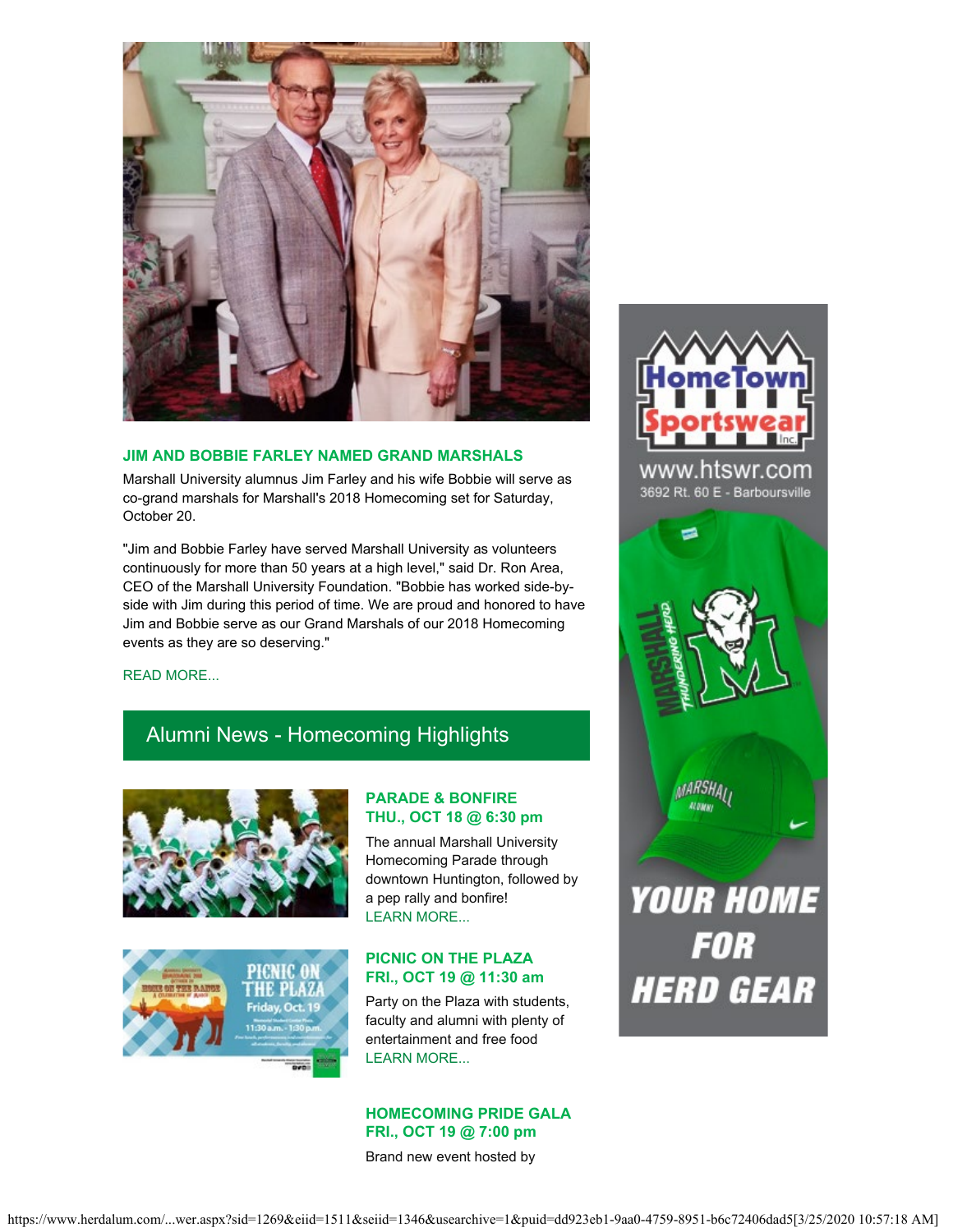



Commission on Diversity, Equality and Inclusion helping raise funds for student scholarships [LEARN MORE...](https://www.marshall.edu/diversity/gala/)

### **HOMECOMING STAMPEDE SAT., OCT 20 @ 8:00 am**

The annual Homecoming Stampede 5K with a brand new, campus-centered route! Open to everyone, the run will begin at 8 a.m. at the John Marshall Statue [LEARN MORE...](http://www.tristateracer.com/event.php?RaceID=10147)

### **ALUMNI TAILGATE** IS ON THE RADGE Saturday, Oct. 20 11:00 a.m. - 1:00 p.m.

### **TAILGATE PARTY SAT., OCT 20 @ 11:00 am**

Marshall's biggest and baddest Homecoming tailgate bash! Join us for great food, music, games and more for \$10 on Harless Field. [LEARN MORE...](https://securelb.imodules.com/s/1269/index.aspx?sid=1269&gid=1&pgid=1089)

## For your protecting what matters side.

Nationwide<sup>®</sup>

Discover how Nationwide's suite of solutions can help protect your financial future.

### **B** [Update Your Info](http://www.herdalum.com/s/1269/index.aspx?sid=1269&gid=1&pgid=6&cid=41#/Search/Simple)

### Upcoming Events





### **PHYSICAL THERAPY STUDENT TO COMPETE IN WORLD FITNESS COMPETITION**

Faith Farley has earned a position on Team USA to compete at the World Championship for Functional Fitness in London [READ MORE...](https://www.marshall.edu/ucomm/2018/10/01/marshall-physical-therapy-student-to-compete-in-2018-world-championship-for-functional-fitness-oct-5-7/)



### **PROGRAM RECEIVES \$3.5 MILLION TO HELP GRADUATION RATES FOR MINORITY STUDENTS**

The Kentucky-West Virginia Louis Stokes Alliance for Minority Participation has received \$3.5 million in funding [READ MORE...](https://www.marshall.edu/ucomm/2018/10/02/louis-stokes-alliance-program-receives-3-5-million-to-increase-academic-outcomes-and-graduation-rates-for-minority-stem-students/)



### **REGIONAL SPEAKER SUBJECT OF YEAGER SYMPOSIUM**

Marshall's Society of Yeager Scholars will present the Yeager Symposium on Oct. 17 featuring world-renowned storyteller Adam Booth [READ MORE...](https://www.marshall.edu/ucomm/2018/10/01/regional-storytelling-to-be-subject-of-31st-annual-yeager-symposium/)



### **MARCHING THUNDER TO PERFORM IN LONDON**

**Marshall** University's marching band, the Marching Thunder, will travel to London during December 2019 and perform in the 2020 New Year's Day parade [READ MORE...](https://www.marshall.edu/ucomm/2018/09/19/marching-thunder-invited-to-perform-in-london/)



### **MARSHALL VS. MTSU**

The Thundering Herd welcomes Middle Tennessee State to The Joan... [LEARN MORE](https://herdzone.com/index.aspx?path=football)





### **BARENAKED LADIES**

The award-winning band travels to Huntington with the Marshall Artists